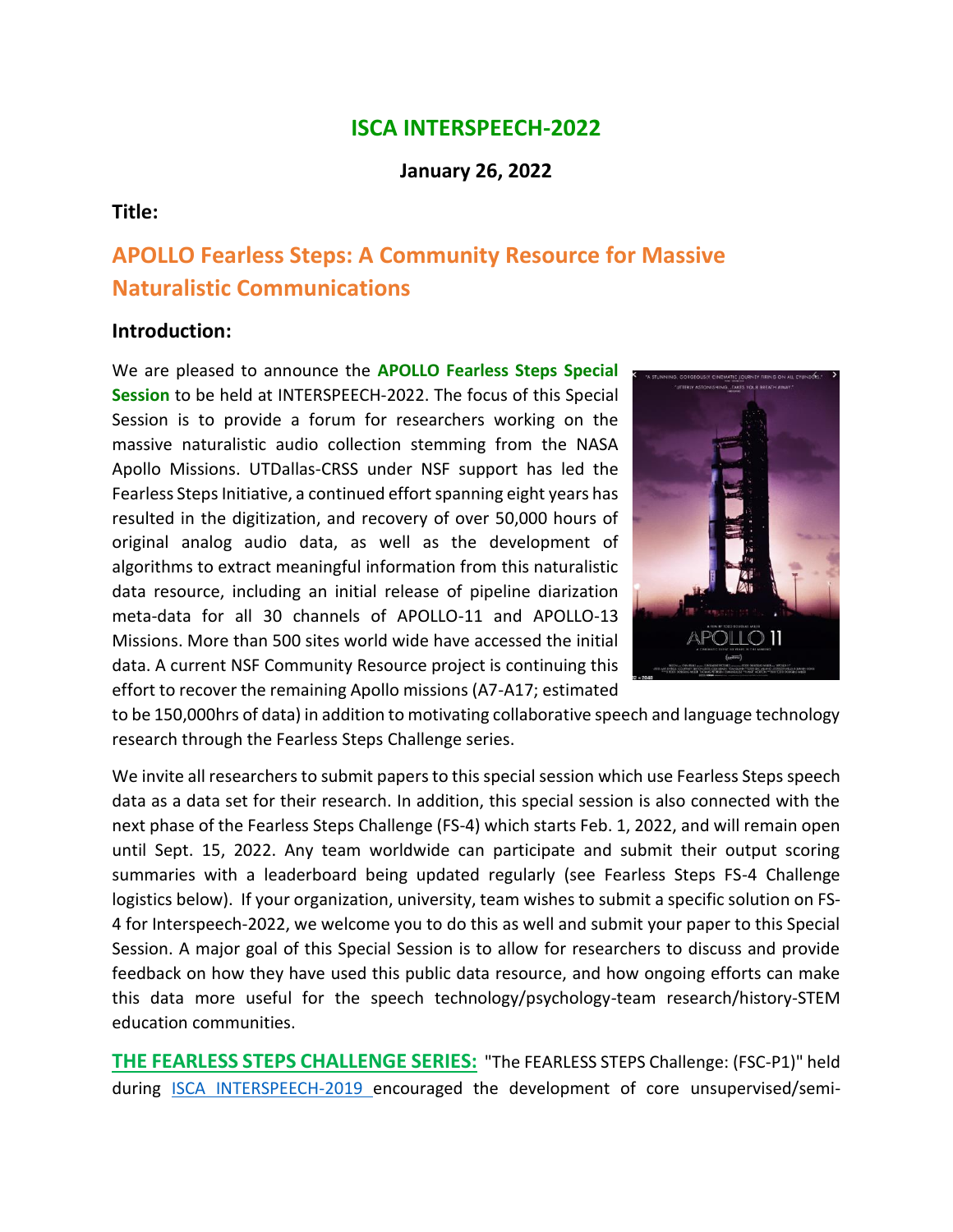supervised speech and language systems for single-channel data with low resource availability. This was followed with [ISCA INTERSPEECH-2020](http://www.interspeech2020.org/index.php?m=content&c=index&a=lists&catid=322) which held the Special Session for [FEARLESS](http://www.interspeech2020.org/index.php?m=content&c=index&a=show&catid=322&id=843)  [STEPS Challenge \(FSC-P2\)](http://www.interspeech2020.org/index.php?m=content&c=index&a=show&catid=322&id=843), which focused on developing supervised learning strategies for the 100 hour Challenge Corpus. 15 hours of additional data from a previously unseen Apollo-11 channel and audio from five Apollo-13 channels were added to the core challenge corpus as a part of the [Fearless Steps Challenge Phase-03,](https://fearless-steps.github.io/ChallengePhase3/) which tested the generalizability criterion for the SLT community using the 5 Challenge Tasks.

The **[Fearless Steps Challenge Phase-04](https://sat.nist.gov/fsc3)** held by UTDallas-CRSS in collaboration with National Institute of Standards and Technology (*NIST*) and Linguistic Data Consortium (*LDC*), extends the corpus and system advancements made in the previous challenges by including 10 additional hours of manually transcribed and previously unseen **Apollo-8** mission data. **Additional tasks** of **Speaker Verification (SV)** and **Topic Detection** are also being available to Fearless Steps Challenge participants to promote high level knowledge extraction from such massively naturalistic conversational audio.

| Open Challenge Duration: from February 1st, 2022, to September 15 <sup>th</sup> , 2022 |
|----------------------------------------------------------------------------------------|
|                                                                                        |

#### **Challenge Tasks in Phase-4 (FS#4):**

- 1. Speech Activity Detection (SAD)
- 2. Speaker Recognition:
	- 2a. Track 1: Speaker Identification (SID)
	- 2b. Track 2: Speaker Verification (SV)
- 3. Speaker Diarization (SD): 3a. Track 1: Diarization using reference SAD 3b. Track 2: Diarization using system SAD
- 4. Automatic Speech Recognition (ASR): 4a. Track 1: ASR using reference Diarization 4b. Track 2: Continuous stream ASR
- 5. Topic Identification:
	- 5a. Track 1: Topic Detection 5b. Track 2: Topic Segmentation

For Challenge Registration, please contact: *FearlessSteps@utdallas.edu*



**Website Link:** <https://fearless-steps.github.io/ChallengePhase4/>